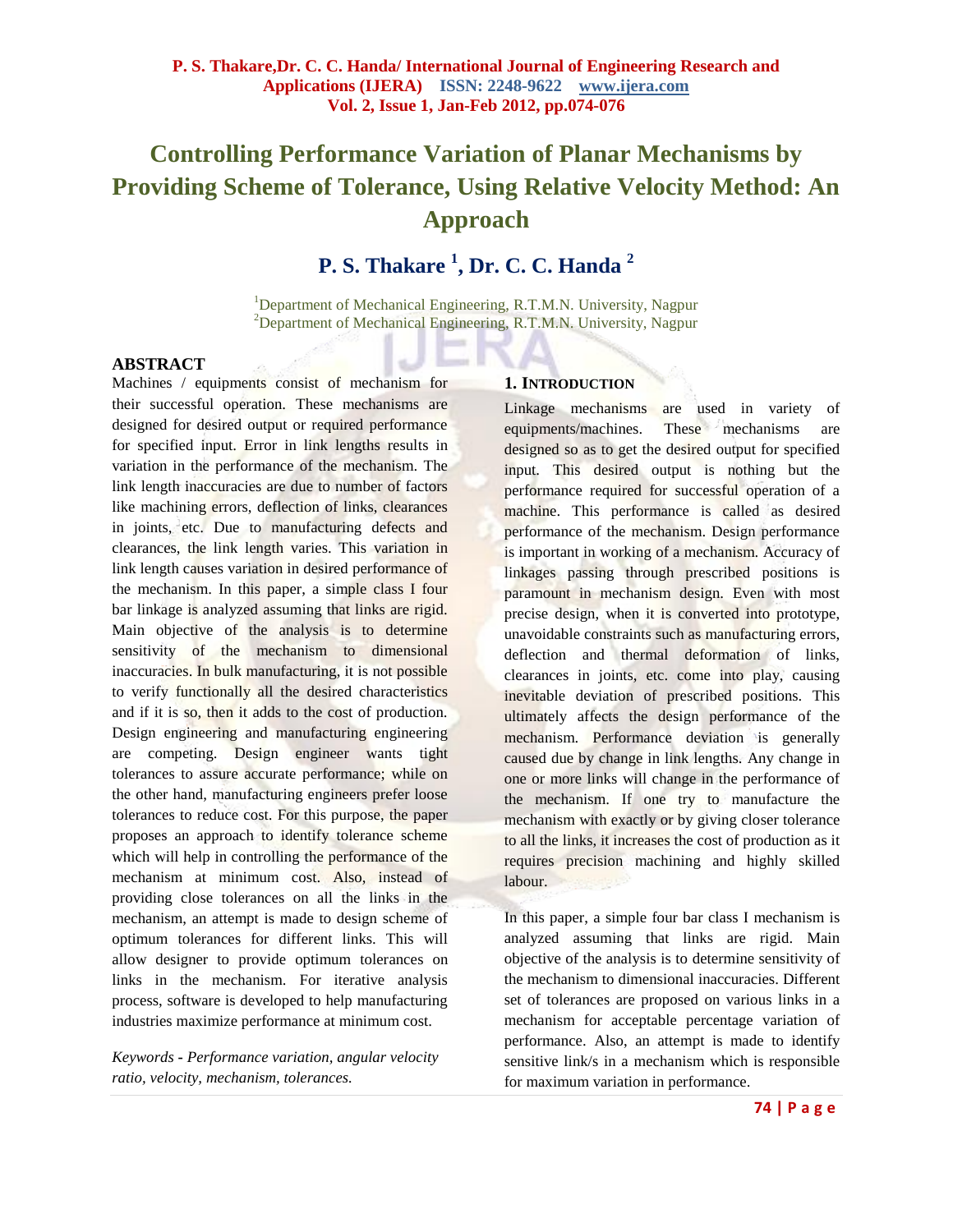## **P. S. Thakare,Dr. C. C. Handa/ International Journal of Engineering Research and Applications (IJERA) ISSN: 2248-9622 www.ijera.com Vol. 2, Issue 1, Jan-Feb 2012, pp.074-076**

Many researches have been carried out on performance evaluation of a mechanism due to inadequate design of tolerance on link lengths and clearances in joint. In 1980, Taguchi proposed the concept of parameter design and tolerance design. F. C. Chen and H. H. Huange $^{[3]}$  use Taguchi method coupled with Fuzzy logic for tolerance sensitive analysis of a four bar function generator. C. C. Handa and H. T. Thorat<sup> $[4,5]$ </sup> have tried to identify sensitive link/s tolerance and its effect on design tolerances of mechanism using instantaneous center. P. L. Bhagat and Dr. B. M. Domkundwar<sup>[6]</sup> use graphical approach for sensitive analysis of four bar linkage in terms of variation on link lengths and their effects on the curvature of the coupler curve.

## **2. CONCEPT USED**

Angular velocity ratio i.e. ratio of angular velocity of output link and angular velocity of input link defines performance of the mechanism. This ratio can be predefined. If same ratio is obtained in fabricating mechanism, performance of the mechanism is ideal and mechanism is known as ideal mechanism. Any change in the ratio affects change in performance.

Change in performance  $=$  (Designed angular velocity ratio - calculated angular velocity ratio) / Actual angular velocity ratio.

Tolerable variation can be defined at the time of requirement of the mechanism. If calculated performance is within tolerable limit, mechanism can be accepted and possible set of tolerance can be identified. If performance is not within tolerable limit, further analysis is required to find out new acceptable set of tolerance.

## **3. ASSUMPTIONS**

Following are the assumptions considered while evaluating performance of the mechanism.

- 1) Links are assumed to be rigid.
- 2) Assume one of the link lengths is variable and other three links are of constant length.

Or, all link lengths vary simultaneously.



## *Fig. 1 four bar mechanism*

## **4. Methodology:**

Following methodology is adopted to identify sensitive link/s and evaluate performance variation considering variation in length of links due to machining capabilities of individual machines.

- 1) Consider machining tolerances on one of the links (say  $L_1$ ) of the mechanism and other links are assumed to be constant. Calculate performance of the mechanism for every  $1<sup>0</sup>$ interval through  $360^{\circ}$  rotation of the crank.
- 2) Consider machining tolerances on second link  $(say L<sub>2</sub>)$  of the mechanism and other links are assumed to be constant. Calculate performance of the mechanism for every  $1<sup>0</sup>$ interval through  $360^{\circ}$  rotation of the crank.
- 3) Consider machining tolerances on third links  $(say L<sub>3</sub>)$  of the mechanism and other links are assumed to be constant. Calculate performance of the mechanism for every  $1<sup>0</sup>$ interval through  $360^{\circ}$  rotation of the crank.
- 4) Consider machining tolerances on last link (say  $L_4$ ) of the mechanism and other links are assumed to be constant. Calculate performance of the mechanism for every 10 interval through  $360^0$  rotation of the crank.

## **5. SOFTWARE DEVELOPMENT**